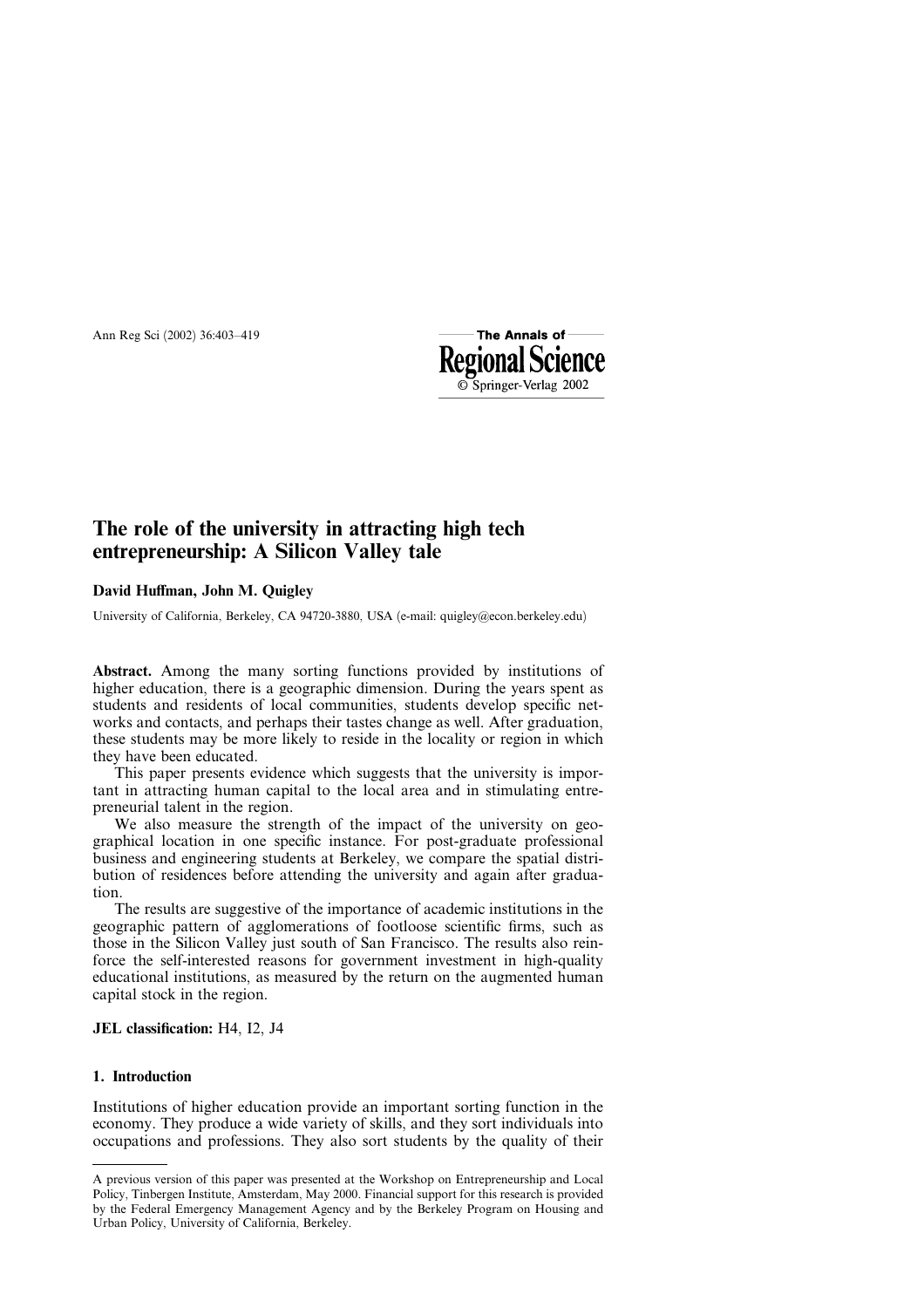human capital and by other measures of potential success in the labor market. Importantly, there is another, geographical, dimension to the sorting function provided by institutions of higher education. Students arrive at a university from other metropolitan areas, states, and often from foreign countries. During the years they spend as students and as residents of the local community, they develop specific networks and contacts; perhaps their tastes change as well. After graduation they may be more likely to reside in the locality, region, or state in which they have received their education.

This tendency may be more pronounced for graduate students than for undergraduates. Undergraduates have more recent experience living in the homes of their parents and are likely to return to these homes before setting out on their careers. The potential effect of educational institutions on the residential location of alumni is probably more pronounced for professional students than for those studying for academic degrees. In most respects, PhD's face a thinner, and more geographically diffuse, labor market than do MBA's or engineers, for example.

This paper considers the impact of the university on the geographical concentration of human capital using the major educational institutions in the San Francisco Bay Area – Stanford University and the University of California, Berkeley – as examples. We discuss the formal and informal links between these universities and the scientific base in California, focusing on Silicon Valley, California's well-known agglomeration of high-tech firms. Silicon Valley provides a natural case study because of its importance in the California economy and because of the historically close ties between the Valley and local universities.

The paper also provides a more systematic analysis of the extent to which the University of California, Berkeley, acts as a magnet contributing to the region's human capital stock. It measures the strength of the impact of the university on geographical location, comparing the spatial distribution of UC Berkeley professional students at the time of their application for study to the distribution of the residences of the same students after graduation. In these comparisons, we use data for recent post-graduate professional students of Berkeley's Haas School of Business and its College of Engineering.

The comparisons indicate quite clearly that, after graduation, the individuals in these two groups are much more likely to reside closer to Berkeley. On average, their residential locations after graduation are about three hundred miles closer to the Berkeley campus.

The results of this descriptive analysis are suggestive of one role that major universities play in fostering regional development. The results suggest the importance of academic institutions in the development of agglomerations of footloose scientific firms such as Boston's Route 128 or Austin's Silicon Gulch. The results of this comparison also reinforce the self-interested reasons for government investment in high-quality public educational institutions. As a strategy for fostering economic development, public investment in education may greatly facilitate the import of human capital from the rest of the world. Educational investment may even be a ''profitable'' activity, measured narrowly on the basis of the returns to the augmented human capital stock which arises from government investment in educational institutions.

Section 2 presents a description of the formal and informal linkages between San Francisco Bay Area universities and Silicon Valley. Section 3 describes the data used for comparing the spatial distributions of UC Berkeley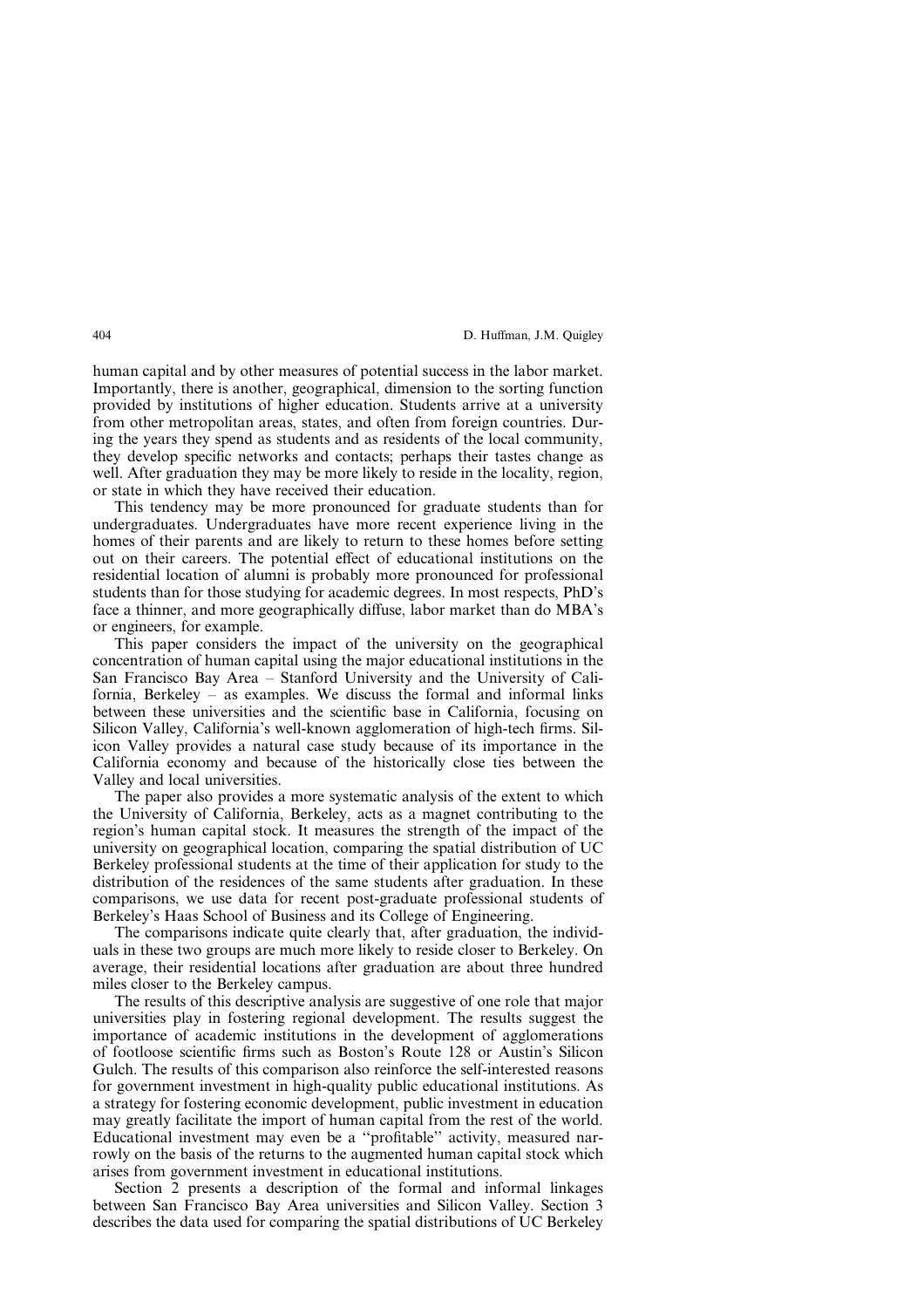graduate students at the time of application and after-graduation. Section 4 offers a simple descriptive analysis measuring the relationship between attendance at the University of California, Berkeley, and geographical location. Section 5 concludes.

## 2. Links between universities and California's scientific base

In this section we present historical evidence on the links that arise between industry and universities which tend to strengthen the regional economy. These links help to channel human capital to local firms and stimulate local entrepreneurial talent. We begin with a brief description of the close ties between Silicon Valley and Stanford University, dating back to the early 1950's, and continue with a catalog of some of the current linkages between Silicon Valley and both Stanford and the University of California, Berkeley.

It is widely believed that Silicon Valley's beginning was the brainchild, more-or-less, of Frederick Terman, the Dean of the Stanford University School of Engineering in the 1950's. As recounted in the professional press (Aley 1997), Terman had a specific vision. He was intensely frustrated with the tendency of talented Stanford graduates to leave the West Coast for jobs and careers in the East, so he decided to ''do something'' about it. Terman conceived of a center of high technology around Stanford that would help California and the local area to retain some share of this pool of locallyproduced talent.

Terman set out to develop collaborative ties between Stanford and local industry that would help the regional high-tech economy prosper. Terman encouraged faculty and students to schedule study trips to nearby firms to learn of opportunities for research and local employment. He became a champion for internships and jobs for Stanford students at local firms. Terman spoke regularly at industry meetings, exhorting the local business community to learn how Stanford research might help their companies (Saxenian 1996). Terman also arranged for local start-up firms to get access to Stanford research before it was published, and he invited engineers from local firms to participate in the Honors Cooperative Program, a part-time professional degree program (Feder 1999).

Terman was instrumental in the development of a key institutional innovation, the Stanford Industrial Park. This was one of the world's first planned industrial parks, located on 220 acres of university-owned land within walking distance of campus. Terman hoped to capitalize on Stanford's land endowment by offering leases to specific companies that might also benefit the university. Over the years, these benefits included ties to Stanford faculty, as consultants, and to graduates, as employees. The park's first tenant, Varian Associates, located its operations in the park in the late 1940's so as to ''bring the company closer to old friends, ease ongoing collaborations, and improve access to graduate students in physics and electrical engineering.'' (Saxenian 1996). Other firms soon followed, including General Electric, Eastman Kodak, Admiral Corporation, Hewlett-Packard, and Watkins-Johnson. By 1965, the Stanford Industrial Park had 42 tenant companies which provided employment for approximately 12,000 people (Feder 1999).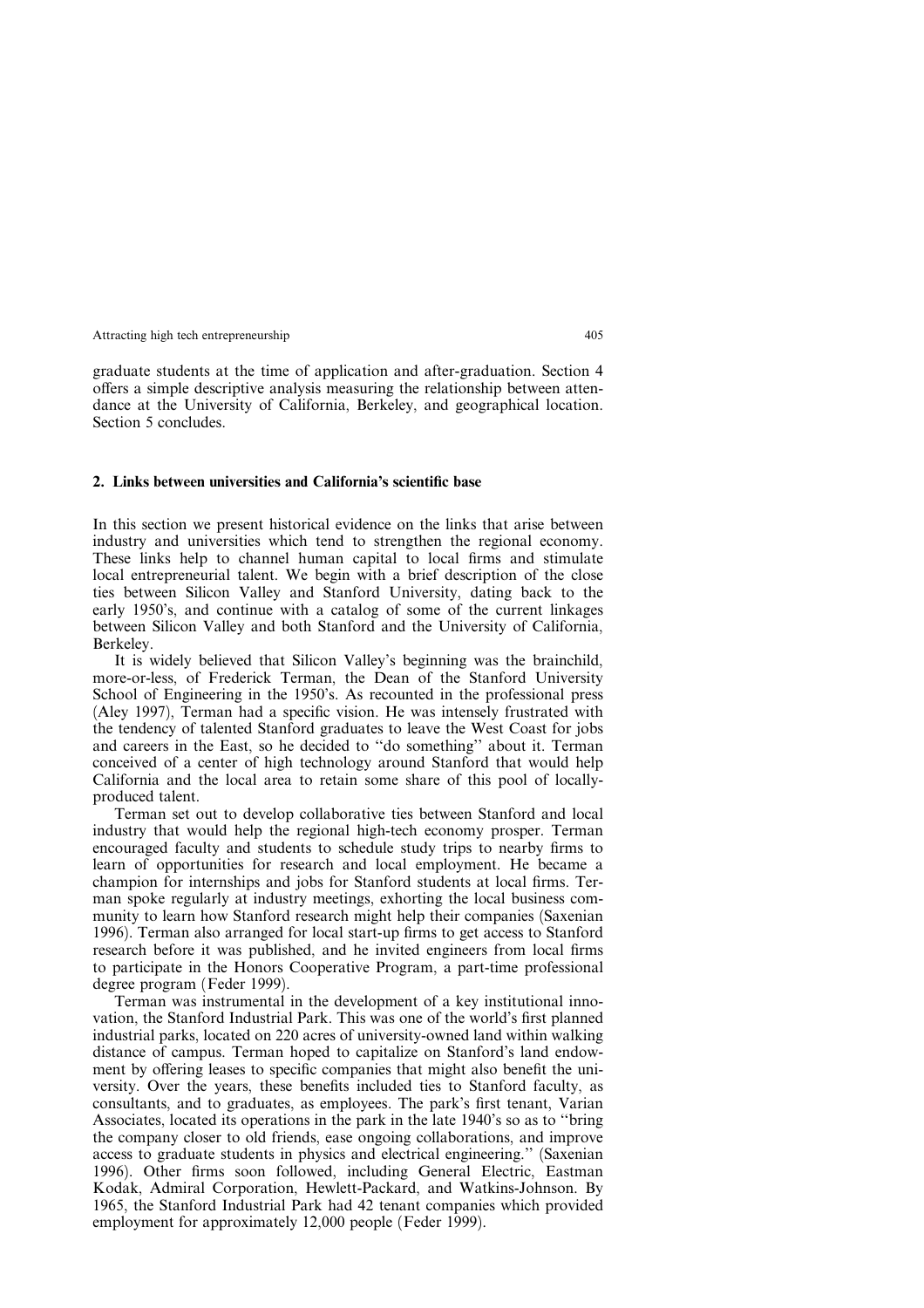As the cold war stimulated military spending in the 1950's, Terman sought to attract national aerospace and electronic firms to the area around Stanford. In 1956, at Terman's urging, Lockheed Aerospace Company established a research laboratory in the new industrial park. One year later, Lockheed moved its Missile and Space Division from Burbank to Sunnyvale (Norr 1999). As often happened with new neighbors, Stanford encouraged faculty in the advising and training of employees. In return, Lockheed played a major role in building the internal reputation of Stanford's Aeronautical Engineering Department (Saxenian 1996).

The scientific base around Stanford continued to attract established firms during the 1950's and 1960's, but the relatively new semiconductor sector, born in 1951, became the largest and fastest growing. The Santa Clara Valley became known as Silicon Valley, named for the material used in making semiconductors. By 1975, Silicon Valley's high-tech companies employed over 100,000 workers, and the Valley had become one of the nation's leading centers of electronics innovation and production (Saxenian 1996).

The University of California, Berkeley, located thirty miles north of Stanford, became an important source of research and talent for Silicon Valley firms during the 1960's and 1970's. Although small in the 1950's, Berkeley's engineering program grew rapidly, training almost as many engineers as Stanford by the mid-1970's. Berkeley had become an important independent center of research on semiconductors and computers by 1970.

In her authoritative book on Silicon Valley, Annalee Saxenian emphasizes the historical importance of the combined contribution of the universities at Stanford and Berkeley: ''The presence of two world-class scientific and research universities that were actively involved in Silicon Valley industry created a scientific milieu unparalleled elsewhere in the nation.'' (Saxenian 1996, p. 42) The symbiosis between Silicon Valley and local universities has continued to generate economic benefits for the state and the nation. For example, by 1996, according to a Stanford Business School study, as many as 100 ''Stanford start-ups'' in Silicon Valley have generated more than \$65 billion in economic output (Feder 1999).

Stanford, Berkeley, and other California universities continue to maintain a variety of links with firms located in Silicon Valley. Some of these links are formal and institutionalized, such as annual recruitment programs with on-campus presentations and job interviews. Many of these links are quite informal, for instance those that grow out of connections made at industryuniversity social events. In what follows we describe several different types of links and illustrate them with several concrete examples. The examples come from Berkeley's Haas School of Business and its College of Engineering, as well as the Stanford Business and Engineering Schools.

On-campus recruiting by firms is perhaps the most obvious formal channel affecting the flow of graduates from universities to jobs in the local economy. Representatives from firms visit campuses to interview job applicants and advertise to students who may apply for employment in the future. For example, the Electrical Engineering and Computer Science (EECS) Department in the Berkeley College of Engineering sponsors an Industrial Liaison Program (ILP), which invites companies to the Berkeley campus for a variety of recruiting events. Interested firms join by paying \$7,500; in return the ILP arranges and advertises on-campus information sessions and interviews. Participating firms are invited to an annual conference highlighting research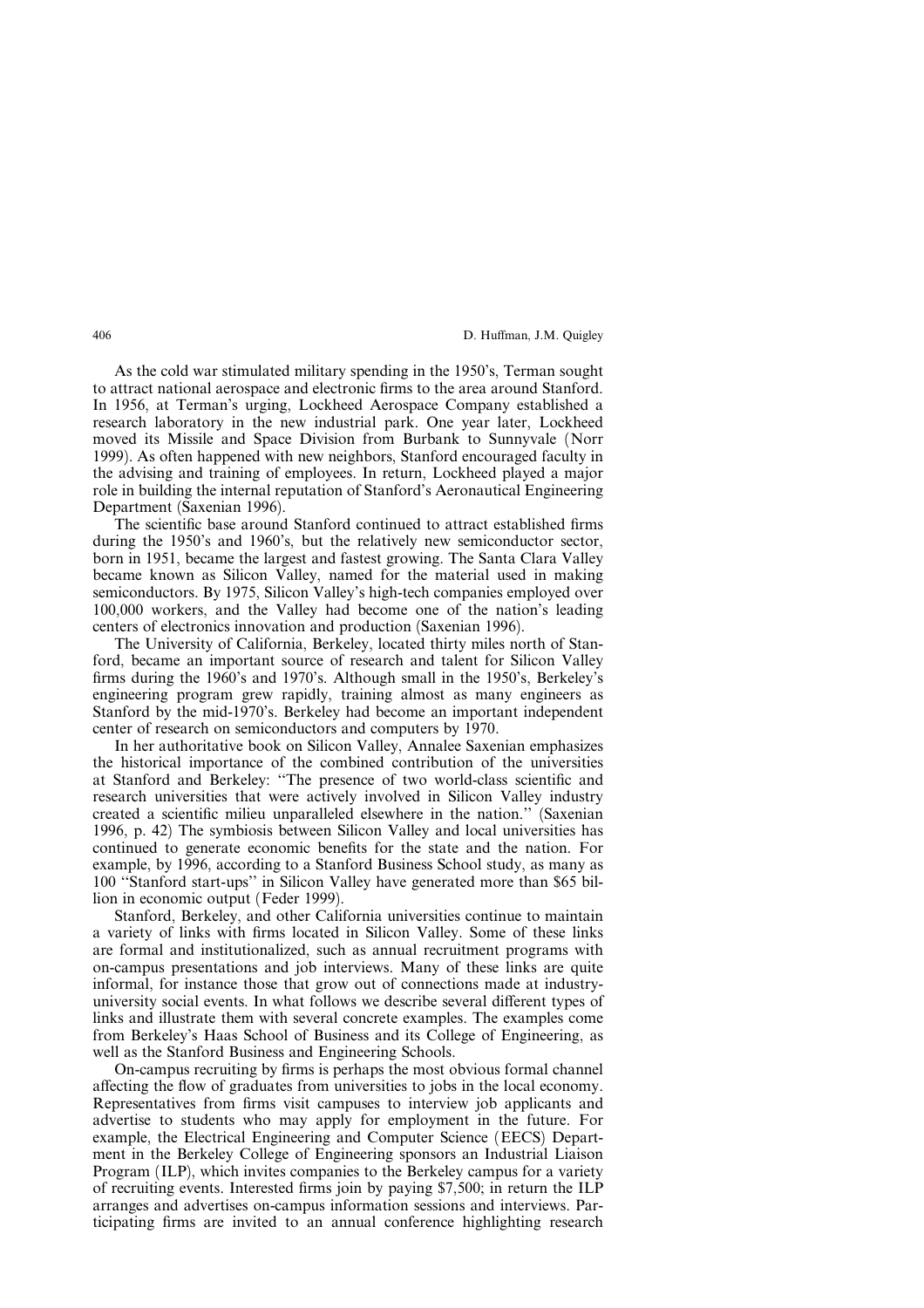accomplishments of faculty and students; firm representatives can also attend more-informal networking events.

Although Silicon Valley firms recruit on university campuses throughout the country, physical proximity makes it easier for California universities to draw a wide variety of firms to campus and to stay abreast of the latest developments in the high-tech labor market. For instance, a staff member of Berkeley's Haas School of Business Recruiting Office spends one day a week in Silicon Valley, marketing the business school directly to selected firms and collecting information on Silicon Valley hiring trends.

The proximity of Stanford to Silicon Valley facilitates a remarkable variety of on-campus recruiting activities. For example, Silicon Valley firms have been known to "stake out" certain computer science courses offered at nearby Stanford, targeting hiring efforts at former section leaders for these courses (so as to exploit these section leaders' connections with other computer science students). At times, companies exploiting these linkages have dispatched section-leader hires to campus to deliver recruiting pitches during pre-class announcements. This is no longer permitted, but still happens occasionally, according to Stanford students recently quoted in the business press (Aley 1997).

''Networking events'' are another institutionalized link between firms and universities. Universities and firms arrange ''networking receptions'' where students and representatives of local firms can establish contacts that may lead to future employment relationships. As noted above, the ILP of Berkeley's EECS department sponsors this sort of event as part of an annual conference. Poster sessions, featuring current student research, facilitate informal contact with representatives of firms. Berkeley's Haas School of Business sponsored a networking event in January 2000 jointly with the University of Chicago. This illustrates nicely the advantages of proximity to Silicon Valley. Silicon Valley firms and students of both universities were invited to a reception; the University of Chicago participated in the event because distances make smaller Silicon Valley firms reluctant to visit the Chicago campus. In fact, it is reported that the idea arose largely because many University of Chicago students routinely visit Silicon Valley during their January vacation to prospect for employment.

Universities often have ''networking events'' that specifically target their own alumni. Alumni representatives of a firm are more likely to hire someone from their alma mater, all else being equal. The Haas School's recruitment o‰ce organizes a variety of events with alumni employed in Silicon Valley, and the Haas student technology club organizes its own networking event, "High-Tech Night," in the Spring with Silicon Valley alumni. Again, proximity to Silicon Valley makes these activities feasible.

Internships are a time-honored way of establishing connections between students and firms that may lead to employment after graduation. There are many reasons why internships can lead to future employment. Students learn skills (some of them firm-specific) that make them more attractive hires in the future; students have a chance to make contacts within firms, and firms have the opportunity to evaluate and ultimately to ''court'' promising interns.

Silicon Valley firms visit the Haas School regularly to interview students for internships. The Haas School reports that twenty percent of students with summer internships ultimately accept employment with the same firm after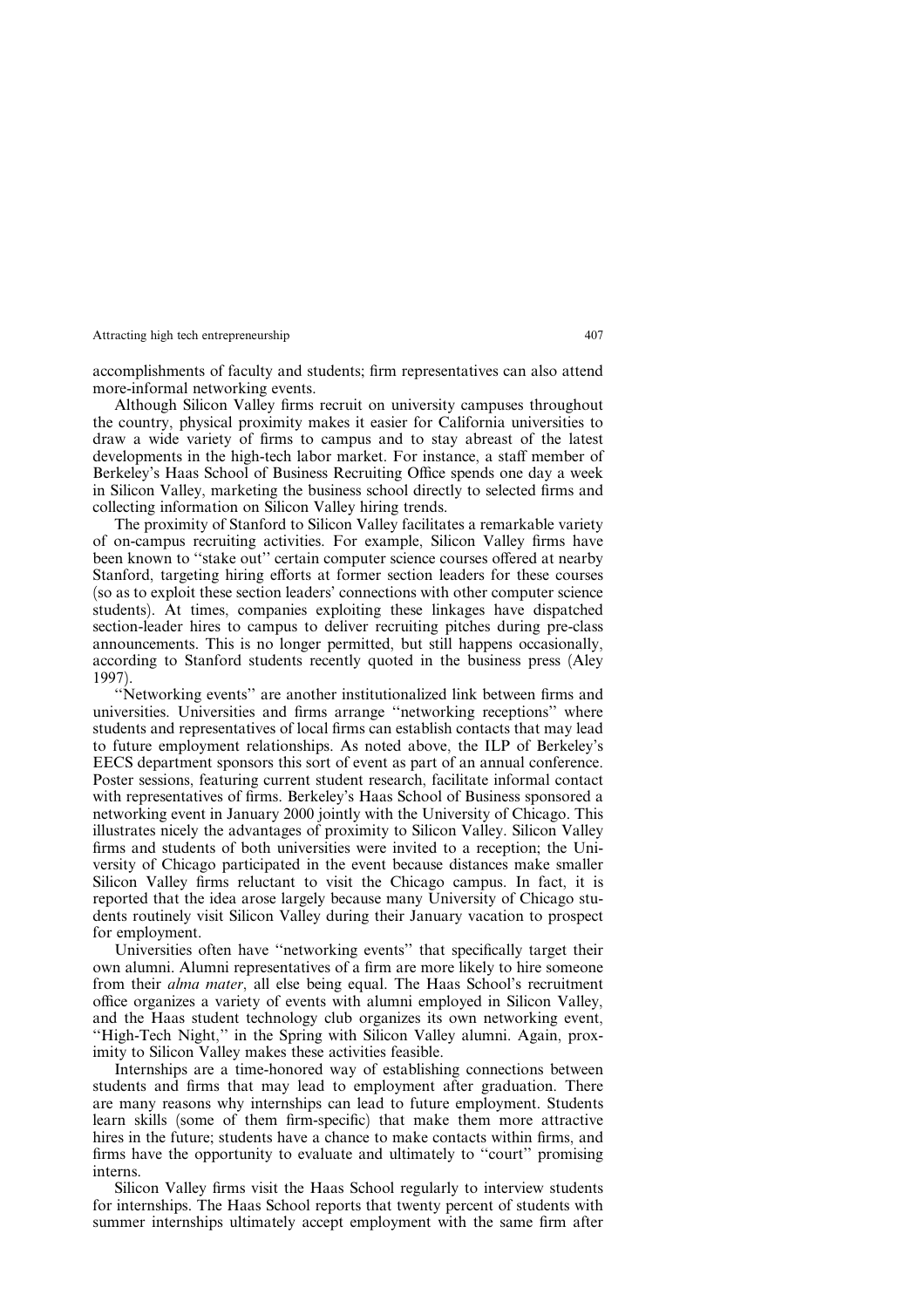graduation (Placement Report 1999). The Lester Center for Entrepreneurship and Innovation at the Haas School provides another avenue for finding internships – the Center matches students with internships in local startup firms (CalBusiness Spring 1997). Students in the College of Engineering also use the internship route to employment. Some, mostly undergraduates, take advantage of a summer internship program.

Some firms provide scholarships to especially promising students in anticipation of employment after graduation. Usually these scholarships do not involve an obligation to work for the firm, but they may require the student to undertake a summer internship. As discussed above, the internship component is an effective recruiting tool. For example, Sun Microsystems offers scholarships linked to (paid) summer internships to several students every year in both Berkeley's Business School and its College of Engineering.

Universities also provide resources that help students become selfemployed. In addition to classes on entrepreneurship, as in the Haas School, universities support students starting their own businesses in a variety of other ways. Most important of these for the eventual success of student businesses may be the universities' contacts with established local firms. For example, a group of Haas students, aware of the value of contacts with fellow entrepreneurs in establishing a new business, have formed an unusual alumni group. All members of the Haas Founders' Forum are entrepreneurs, or stakeholders in startup firms, or are employed providing services for entrepreneurs. Forum members communicate by email, through a common web site, and through monthly social functions (CalBusiness Fall 1999).

Business ''incubators'' run by universities support students starting their own ventures. These incubators provide office space, equipment, and advice from professors and successful entrepreneurs. Sometimes these fledgling businesses attract funding and become profitable local firms.

Berkeley has two incubators: Incubator Inc., devoted entirely to internetrelated businesses; and the Berkeley Business Incubator, which accepts different types of ventures (UC Berkeley News Release April 29, 1997). Both of the organizations provide students with access to a group of important local firms. Francois Jeanneau, MBA '97 and founder of a successful online videoshopping business (Video@YourFingertips), confirms the importance of these contacts: ''The network of people the Berkeley Business Incubator connects me with is very helpful, very important.'' (CalBusiness Fall 1997)

One example of success from the Berkeley Business Incubator is zipRealty.com, a firm facilitating the purchase and sale of real estate using online brokers. Founded by two MBAs from the class of 1999 and headquartered in Berkeley, zipRealty.com has grown to 29 employees and has attracted \$1.7 million in funding, \$1.2 million of which comes from Silicon Valley's Vanguard Venture Partners (CalBusiness Spring 1999, Fall 1999).

Business plan competitions also encourage entrepreneurial activity, and can link entrepreneurs to sources of funding. In these competitions, groups of students present business plans to a panel of judges composed of representatives of prominent venture capital firms and business consultants. The more successful plans may ultimately receive funding from some of the firms judging the contest. Stanford and Berkeley both host business plan competitions relying upon panels of local judges.

In a recent Berkeley Business Plan Competition (1999), over 70 entrepreneurs entered, and 44 business plans were produced. Most of the plans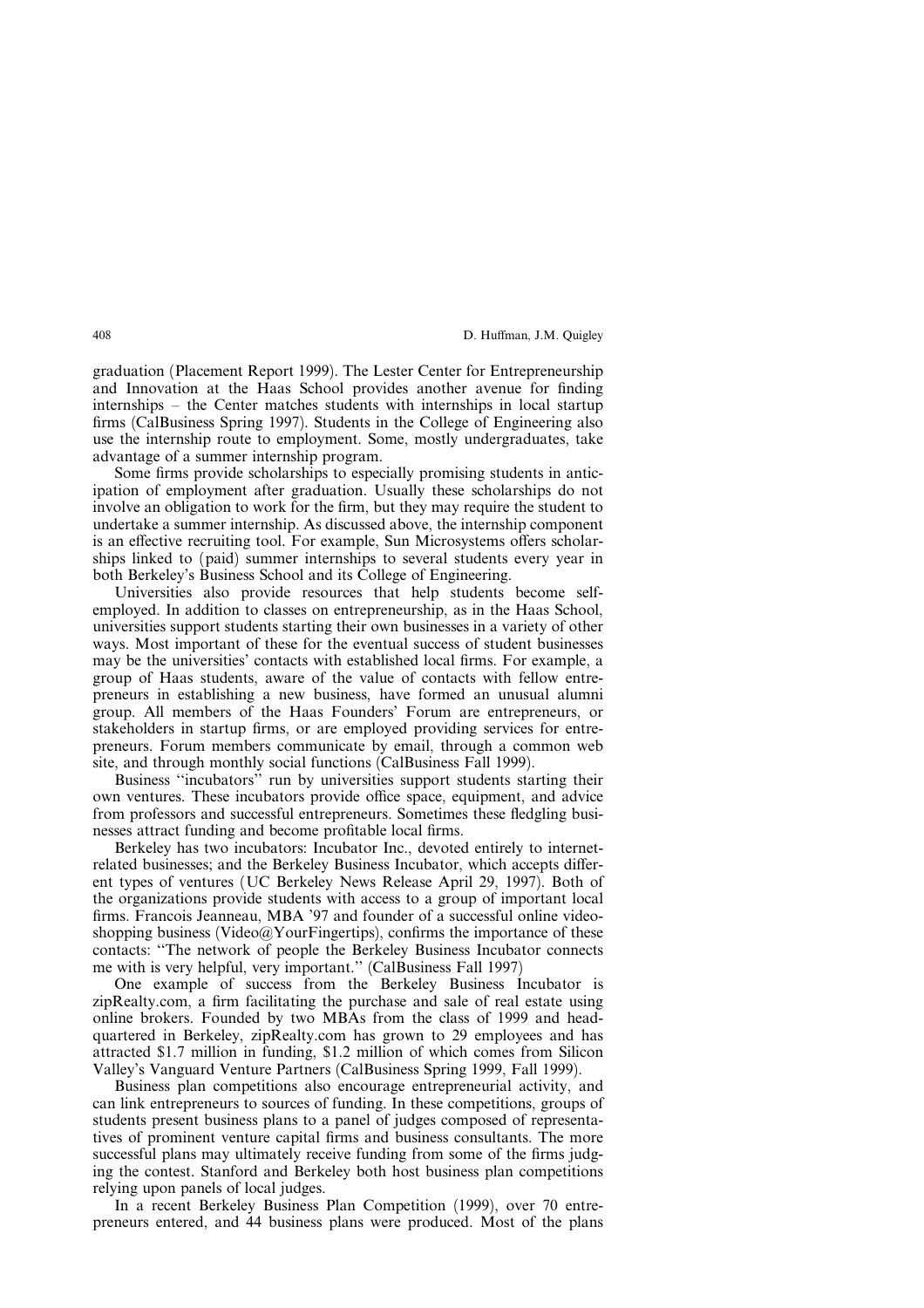involved collaboration among students from different departments in the university; the vast majority were technology-related. Of the eight finalists, two technology-related plans received substantial funding and are well on their way to becoming successful startups (CalBusiness Spring 1999).

Many sources suggest that less-formal links than those described above play an important a role in the interaction between Silicon Valley and California universities. Fortune magazine (July 1997) quotes Berkeley's AnnaLee Saxenian: ''Much of what goes on between university and industry has to do with people starting out as faculty or students. They keep in touch. People go back and forth from academia to industry. Much of this is informal.'' Certainly, research, funding, and educational relationships between firms and universities lead to contacts that enhance employment and entrepreneurial opportunity, even though these are not recruiting or networking channels in any formal sense.

Funding and research relationships between businesses and universities can lead indirectly to the employment of graduates and alumni. When a firm provides funding for new facilities, i.e., a building or laboratory, the firm may garner more applicants simply from its increased visibility among students. Funding for facilities and equipment also fosters industry-related skills for the donor, increasing the pool of qualified applicants.

Stanford's profusion of donated facilities and endowed faculty positions testifies to the keen interest of Silicon Valley firms in establishing a presence on campus. For example, 20 of Stanford's 41 engineering chairs have been endowed by high-tech companies, Silicon Valley executives, and venture capitalists. In 1992, buildings were named for donors Bill Gates of Microsoft and Paul Allen of Netscape. Chih-Yuan Yang and David Filo of Yahoo have endowed a chair for research focusing on the internet and entrepreneurship. A recent gift from Lucent Technologies has established a wing of Bell Laboratories at the Stanford Research Park, endowed a professorship, and established two graduate fellowships (Healy 1998).

An important informal source of employment seems to be the contacts between professors and industry that result from research, funding, and alumni relationships. For instance, firms typically ask faculty for assessments of promising students. "Affiliates" of the ILP in the College of Engineering (who pay \$125,000 annually) are invited to place a visiting researcher on the Berkeley campus. Presumably this makes it easier to forge useful informal connections. Affiliates of the ILP include major Silicon Valley firms such as Intel and Hewlett Packard.

Local firms become part of the curriculum and educational experience at universities, facilitating the development of industry-related skills and providing opportunities for students to make valuable contacts. For example, Haas student Steve Sellers, who had recently founded the startup firm Archetype Interactive Corp., got to know his instructor in ''New Venture Finance.'' The instructor is a member of a prominent law firm. The firm ultimately became corporate counsel for Archetype, providing the kind of support that is crucial for the success of a startup. As suggested by another Haas netrepreneur: ''A connection like that can catapult a new venture over nine out of ten competitors'' (CalBusiness Spring 1997). Recently, Stanford University's new Center for Electronic Business and Commerce has developed a class that allows students to work directly with Silicon Valley e-commerce companies (Kirby 1999).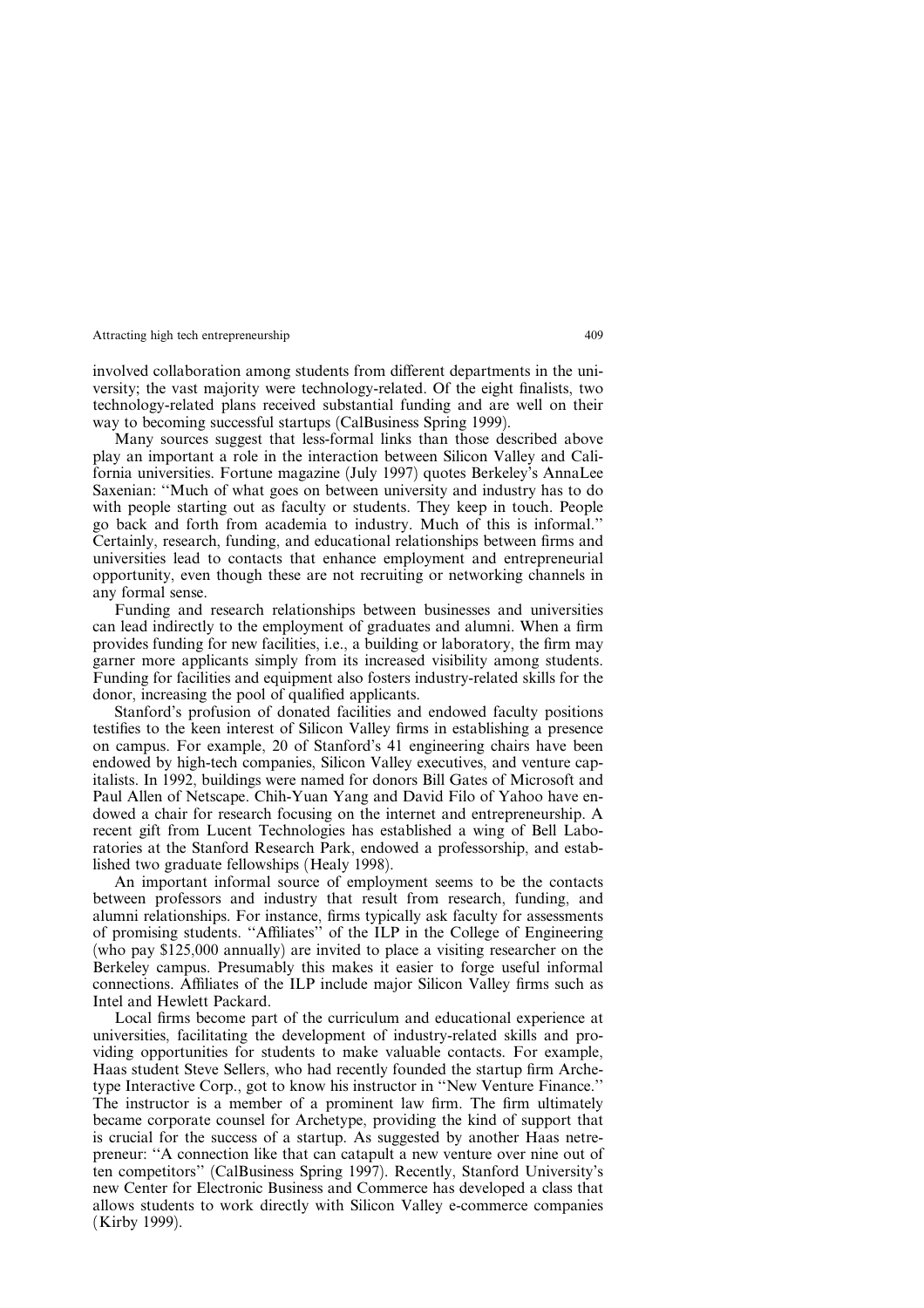#### 3. A quantitative assessment

As the foregoing discussion suggests, linkages between Bay Area universities and Bay Area employers are strong. Graduate professional students attracted to California for educational reasons alone may find themselves much more likely to settle in California and to choose employment within the region. This section provides a quantitative assessment of this association using student records from the University of California.

Each applicant to the University of California, Berkeley indicates a home of record and a five-digit postal code (zip code) on his or her original application for study. For all the reasons suggested above, Berkeley's graduate and professional schools strive to maintain the current addresses of all alumni.

We surveyed the records of professional masters students at Berkeley's Haas School of Business and its College of Engineering, extracting the alumni records of recent graduates. We gathered the alumni records of masters graduates of the business school matriculating between 1993 and 1998 (941 MBA and 7 MS graduates) and the alumni records of engineering students graduating between 1994 and 1997 (836 MS and 60 ME graduates).

We matched these alumni records to the graduate school applications which had been submitted by these individuals several years earlier. From the five-digit postal codes at application and after graduation, we computed the airline distance of each individual to Berkeley before and after matriculation.1

Table 1 reports summary information on the sample so selected. A total of 3,213 records were surveyed; the overwhelming majority were MBA graduates from the Business School and MS graduates from the College of Engineering. Of the records selected, a total of 128 admitted for study in business resided abroad at the time of application, and 164 successful engineering applicants were living abroad at the time of application. Of the graduates surveyed, a

|                                                  |            | Haas School of<br>1994-1997 | College of<br>Engineering<br>1994-1997 |          |  |
|--------------------------------------------------|------------|-----------------------------|----------------------------------------|----------|--|
|                                                  |            | Program                     | Program                                |          |  |
| A. Sample sizes                                  | <b>MBA</b> | MS                          | MS                                     | МE       |  |
| Number of records surveyed                       | 1839       | 19                          | 1263                                   | 92       |  |
| Number of applicants from abroad                 | 126        | 2                           | 145                                    | 19       |  |
| Number of alumni living abroad                   | 294        | $\overline{2}$              | 54                                     | 7        |  |
| Number of domestic applicants and graduates      | 941        | 7                           | 839                                    | 60       |  |
| B. Distance from Berkeley*                       |            |                             |                                        |          |  |
| Average distance for domestic applicants (miles) | 590.31     | 1182.68                     | 881.14                                 | 914.43   |  |
|                                                  | (943.70)   | (1066.40)                   | (987.30)                               | (931.80) |  |
| Average distance for domestic graduates (miles)  | 300.96     | 543.99                      | 486.69                                 | 642.26   |  |
|                                                  | (695.20)   | (967.70)                    | (825.60)                               | 931.70   |  |

Table 1. Average distance of residence from Berkeley for professional school applicants and graduates

\* Standard deviations in parentheses.

 $1$  Distances were available for all individuals whose graduate school application and alumni record listed U.S. postal codes. The ArcView program was used for the calculations.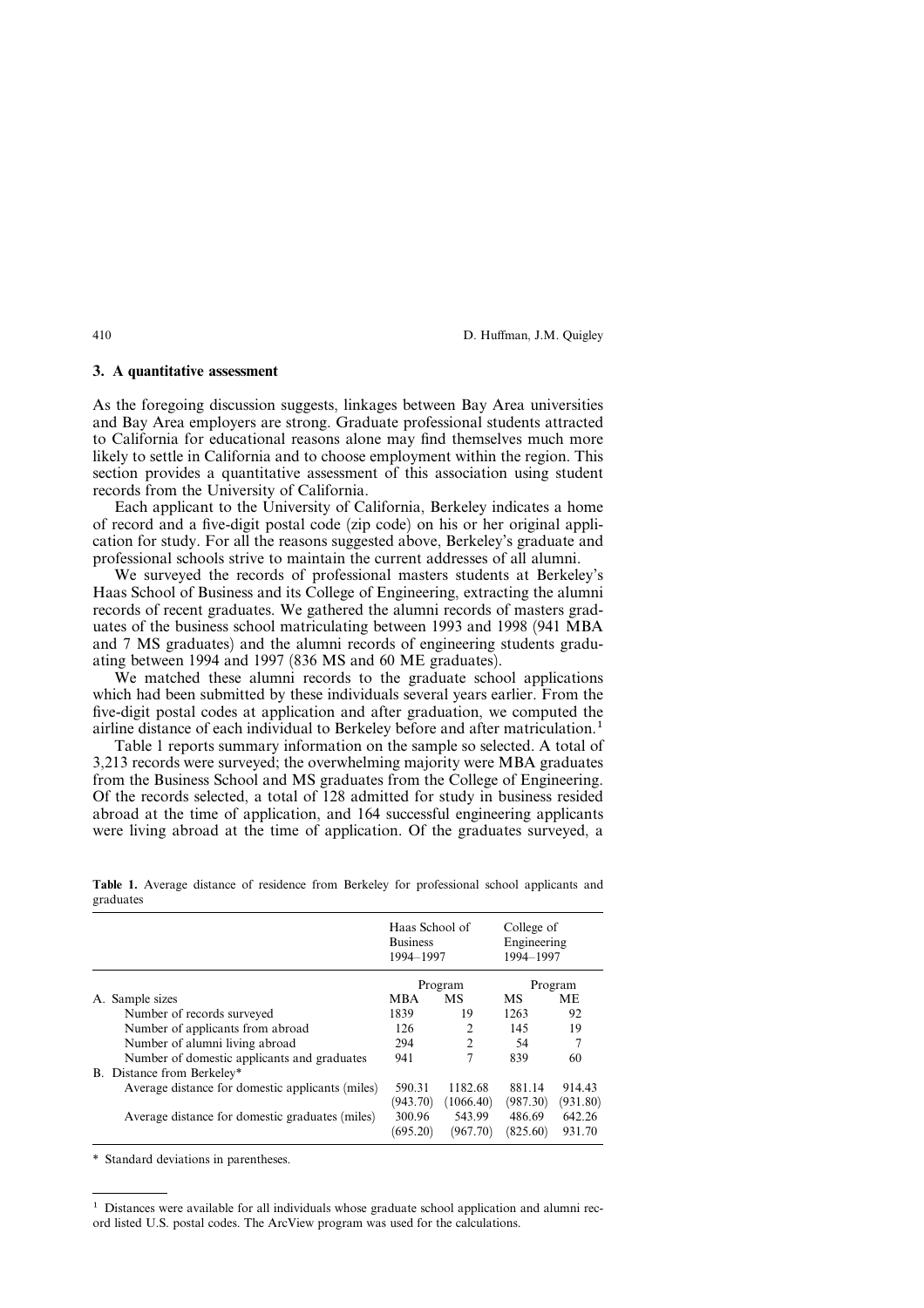| Alumni residence           | Applicant residence |                           |        |  |  |  |
|----------------------------|---------------------|---------------------------|--------|--|--|--|
|                            | California          | US, outside<br>California | Abroad |  |  |  |
| A. Haas School of Business |                     |                           |        |  |  |  |
| California                 | 47.3%               | $13.4\%$                  | 7.6%   |  |  |  |
| US, outside California     | 5.7                 | 5.6                       | 2.1    |  |  |  |
| Abroad                     | 2.4                 | 1.0                       | 14.9   |  |  |  |
| B. College of Engineering  |                     |                           |        |  |  |  |
| California                 | 52.0                | 11.8                      | 9.2    |  |  |  |
| US, outside California     | 11.7                | 8.5                       | 12     |  |  |  |
| Abroad                     | 0.4                 | 0.5                       | 4.9    |  |  |  |

Table 2. Distribution of applicant and alumni residence in California, US outside California, and abroad (percent)

total of 296 graduates of the Haas School from 1993–1998 were residing abroad in 1998, and 61 graduates of the Engineering School from 1994–1997 were residing abroad.

A total of 948 business graduates and 899 engineering graduates applied from residences in the US and now, after graduation, live in the US. For these individuals, it was possible to compute the distances of their residences from Berkeley. As Table 1 indicates, the average distance from the Berkeley campus (zip code 94720) of MBA applicants is 590 miles, and the average distance from the Berkeley campus is 881 miles for MS (engineering) applicants. These averages conceal a great deal of variation.

After graduation, these average distances were reduced to 301 miles for MBAs and 487 miles for MS engineers.

Table 2 summarizes the pre- and post-graduate school residential pattern for these students. Among business school students, 47% lived in California before entering Berkeley's masters program and continued to live in California after graduation; 5.6% originally lived in other states in the U.S. and also lived in other states after graduation. Almost 15% resided outside the U.S. before attending business school and now reside outside the U.S. The offdiagonal elements indicate that more than 13% of applicants resided outside California before attending business school while 5.7% of applicants resided in California before attending business school but now reside outside California. The pattern of the net in-migration of Berkeley students to California is similar, but less pronounced, for engineering students.

#### 4. Some simple descriptive analysis

As indicated in Table 1, the average distance at which business school alumni live from the Berkeley campus declined by 49% after graduation and the average distance for engineering students declined by 44%. These residential relocations are, of course, not uniform. Students applying from more distant locations do tend to live farther away from Berkeley after graduation. Table 3 presents a simple regression summary of the link between distance from Berkeley before and after attendance at one of these professional schools. For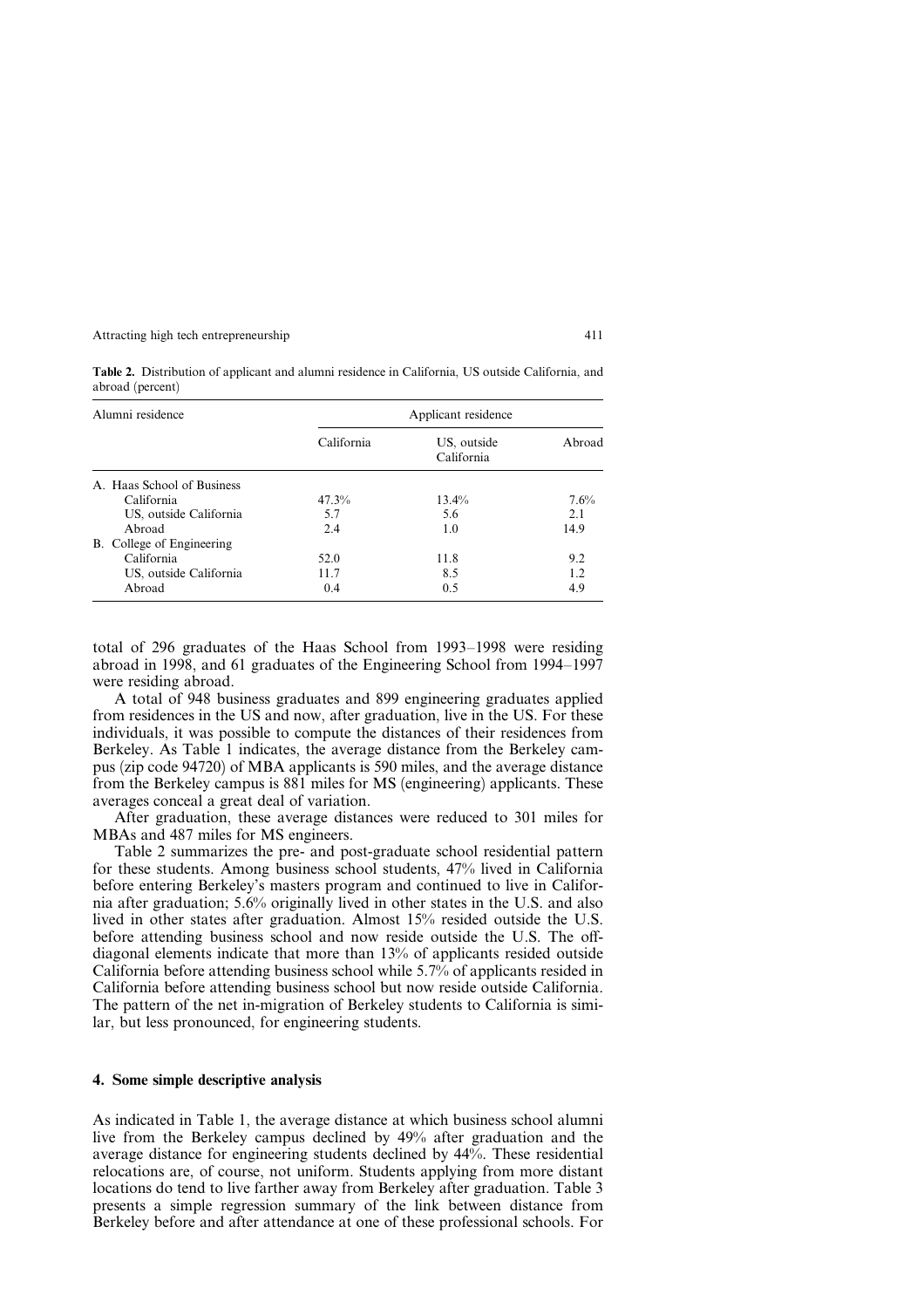| parunuscs               |                             |                                         |  |  |  |  |  |
|-------------------------|-----------------------------|-----------------------------------------|--|--|--|--|--|
|                         | <b>Business</b><br>students | Engineering<br>students                 |  |  |  |  |  |
| Distance at application | 0.185                       | 0.320                                   |  |  |  |  |  |
|                         | (7.99)                      | (12.22)                                 |  |  |  |  |  |
| Constant                | 191.827                     | 213.912                                 |  |  |  |  |  |
|                         |                             | $\lambda$ $\lambda$ $\lambda$ $\lambda$ |  |  |  |  |  |

 $(7.42)$ 

R-squared 0.25 0.38

Sample size 948

Table 3. Distance of residence after graduation as a function of distance at application (*t* ratios in parentheses)

Table 4. Estimates of probability distribution of residential locations as a function of distance (t-ratios in parentheses)

 $(6.18)$ <br>0.38

|                             |                                    | $P_i = \beta * \exp^{-\beta t_i}$    |                                    |                                      |  |  |
|-----------------------------|------------------------------------|--------------------------------------|------------------------------------|--------------------------------------|--|--|
|                             |                                    | Business students                    | Engineering students               |                                      |  |  |
| $\beta$ (×10 <sup>2</sup> ) | At application<br>1.006<br>(31.33) | After graduation<br>1.612<br>(36.36) | At application<br>0.461<br>(31.77) | After graduation<br>2.171<br>(31.83) |  |  |

business school alumni, a 100 mile increase in distance at application is associated with a 19 mile increase in distance after graduation; for engineering alumni a similar 100 mile increase in distance at application is associated with a 32 mile increase in distance after graduation. These effects are statistically significant, but prior distance from Berkeley explains only a small fraction of post-graduation distance, between one quarter and three eighths.

Interaction over space is often modeled using the gravity representation, in which the probability of interaction is assumed to decline at some constant relative rate (See Isard 1960, for the definitive treatment). The general statement of this model is of the form:

$$
P_j = \alpha e^{(-\beta t_j)} \tag{1}
$$

Where  $P_i$  is the probability of interaction at location j measured from the center and  $t_i$  is the distance between the center and location *j*. We apply this model to the residences of Berkeley business and engineering students. In this analysis, the dependent variable  $P_i$  is computed as the fraction of applicants and graduates at various distances,  $t_i$ , from Berkeley. Table 4 reports statistical estimates of Eq. (1). These results were obtained by imposing the restriction that the probability cumulates to one.<sup>2</sup> The coefficient reported is the gradient of population decline per mile of distance from the Berkeley campus. The coefficients are highly significant.

Figures 1a and 1b graph these proportions as functions of distance using

<sup>&</sup>lt;sup>2</sup> From Eq. (2), when  $j = \infty$ ,  $C_j = 1$  if  $\alpha = \beta$ .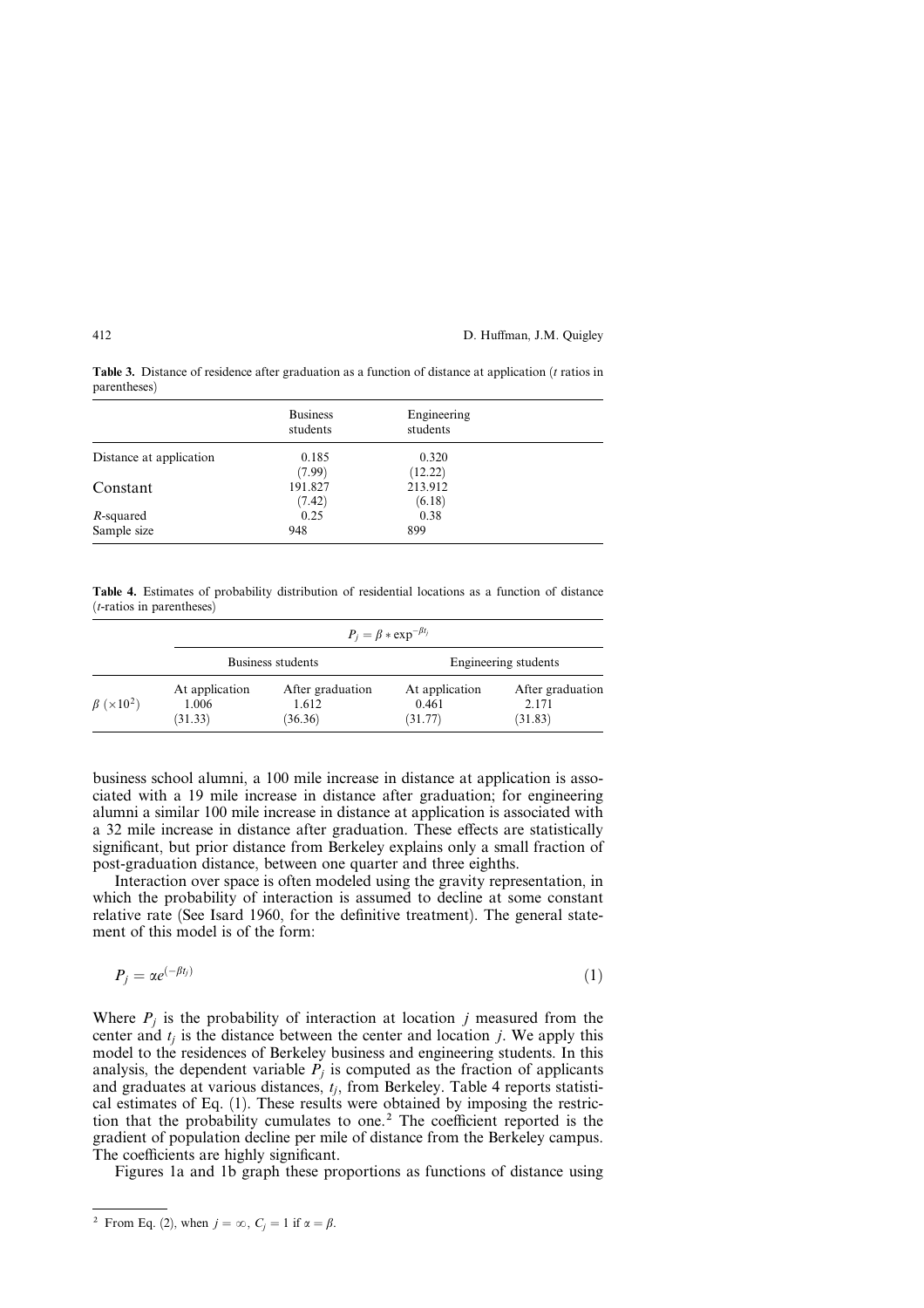

Fig. 1a. Density of applicants and graduates as a function of distance, Haas School of Business; b Density of applicants and graduates as a function of distance, College of Engineering

the estimated gravity model. As is apparent, these functions are much more heavily concentrated at distances closer to the Berkeley campus. For both schools, graduates are more concentrated around Berkeley than applicants. A comparison of the functions for the business and engineering students suggests that engineering applicants are more dispersed than business applicants, but that engineering graduates are more concentrated than business graduates.

The effect of distance may be easier to describe with reference to the cumulative distribution of applicants and graduates. Figures 2a and 2b plot the cumulative fractions of successful applicants and graduates as functions of distance from Berkeley. These cumulative fractions  $C_i$  are merely

$$
C_j = \beta \int_0^{t_j} e^{(-\beta d_i)} dt_j \tag{2}
$$

The graphs indicate that the cumulative fraction of business applicants residing within 300 miles of Berkeley is about 95%; the cumulative fraction of business graduates living within 300 miles is about 99%. A similar comparison for engineering students indicates that the cumulative fraction within 300 miles increases from about 75% to approximately 99% between time of application and graduation.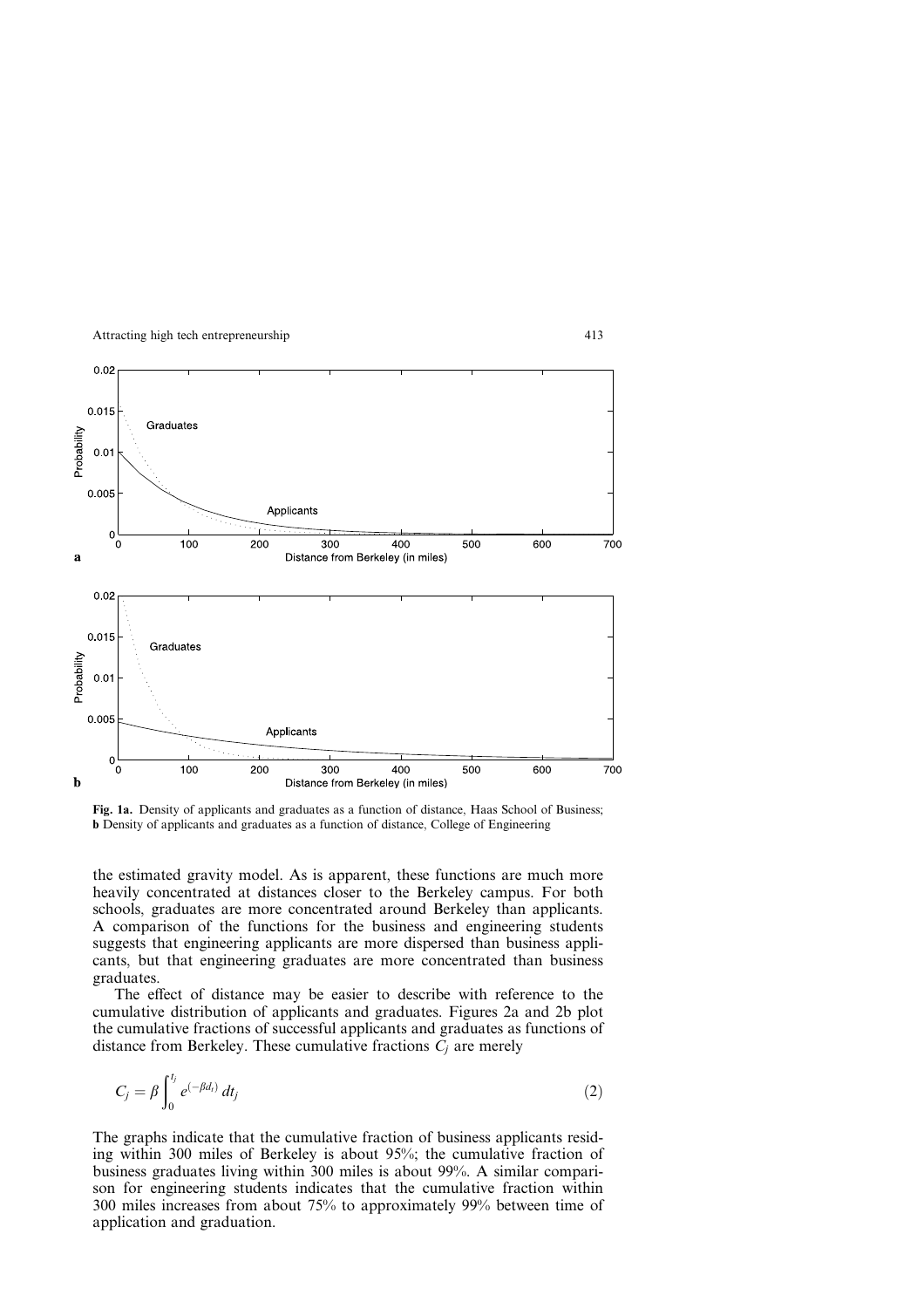

Fig. 2a. Cumulative fraction of applicants and graduates as a function of distance, Haas School of Business; b Cumulative fraction of applicants and graduates as a function of distance, College of Engineering

Some perspective on these findings is offered by Fig. 5. The figure indicates distance in hundred mile increments from Berkeley. A radius of three hundred miles extends south to San Diego and north to Salem, Oregon. It also extends east as far as Las Vegas, Nevada. The overwhelming majority of Berkeley business and engineering graduates live in this 300 mile band.

There is some indication that these relationships have changed over time. Table 5 reports the regression results for earlier and later graduating classes. Figures 3a,b and 4a,b graph these proportions. Both schools show a trend towards greater concentration after graduation in the later years.

Table 6 presents the results of estimating a standard logit model

$$
Prob(P_i = 1) = f(x_i \beta_0)
$$
\n(3)

where the dependent variable,  $Prob(P_i = 1)$ , is the probability of California residence after graduation,  $x_i$  is a vector of explanatory variables, and  $\beta_0$  is a vector of parameters. The function  $f(\cdot)$  is the logit distribution function. Equations (2) and (4) include an indicator for foreign applicants in the basic set of explanatory variables. The explanatory variables include California residence at time of application, graduating-class year, and distance from Berkeley at time of application. Adding foreign students necessitates the dis-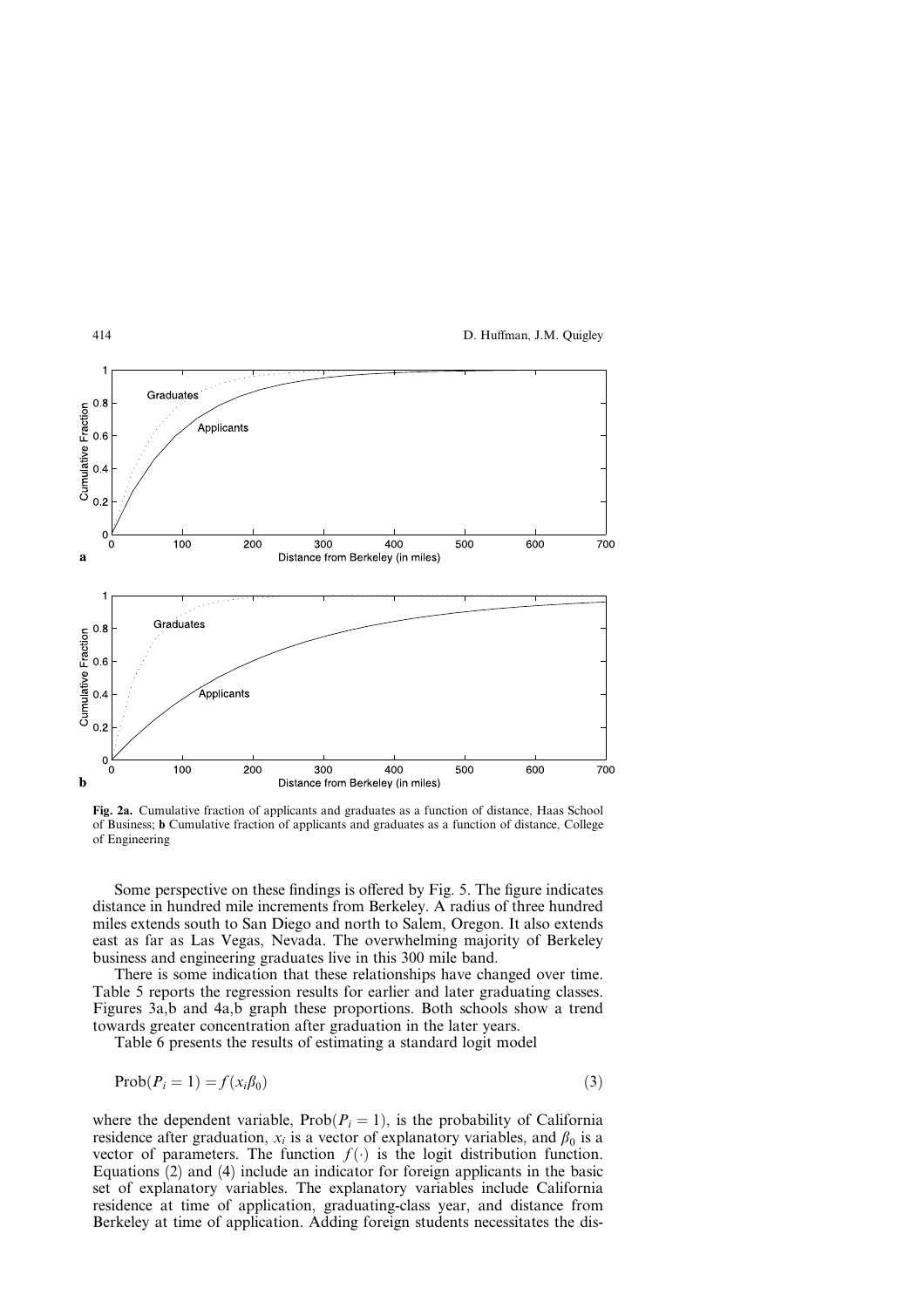|                                      |                | $P_i = \beta * \exp^{-\beta t_i}$ |         |                  |  |  |
|--------------------------------------|----------------|-----------------------------------|---------|------------------|--|--|
|                                      |                | Earlier classes*                  |         | Later classes*   |  |  |
|                                      | At application | After graduation At application   |         | After graduation |  |  |
| A. Business students                 |                |                                   |         |                  |  |  |
| $\beta$ ( $\times$ 10 <sup>2</sup> ) | 0.978          | 1.500                             | 1.052   | 1.743            |  |  |
|                                      | (23.86)        | (26.50)                           | (20.32) | (24.99)          |  |  |
| B. Engineering students              |                |                                   |         |                  |  |  |
| $\beta$ ( $\times$ 10 <sup>2</sup> ) | 0.468          | 1.934                             | 0.452   | 2.421            |  |  |
|                                      | (23.94)        | (22.55)                           | (20.88) | (22.48)          |  |  |

Table 5. Estimates of probability distribution of residential locations as a function of distance (t-ratios in parentheses)

\* For business students, earlier classes are those graduating in 1993–1995, and later classes are those graduating in 1996–1998. For engineering students, earlier classes are those graduating in 1994–1995, and later classes are those graduating in 1996–1997.

tance variable (since distances from foreign locations to Berkeley are not available in these data).

Table 6 indicates that for business students, California residence at the time of application is associated with a statistically significant increase in the probability of living in California after graduation. Classes 1996–1998 exhibit a significantly higher probability of living in California after graduation, relative to the class of 1993. Distance at the time of application does not have a significant impact on the probability that business students live in California after graduation. Foreign applicants to the Business School are significantly less likely to live in California after graduation than are domestic applicants.

### 5. Conclusion

The strong association between matriculation at a professional school in California and ultimate residence in the state may over estimate the role of educational institutions in affecting behavior. To the extent that employment opportunities in California are superior, graduates of all elite business and engineering schools may be more inclined to migrate to the state. Nevertheless, these simple statistical results support the claim that the university, at least the Berkeley campus of the University of California, exerts some concentrating effect on the spatial distribution of graduates relative to applicants. The average distance from Berkeley and the proportion of students residing further than any given distance decline after graduation for alumni of both the Business and Engineering Schools. This concentrating effect also appears to be increasing over time. Comparison of the two schools indicates that the increased concentration is more dramatic for engineers, in the sense that the increase in cumulative percent living within a given distance of Berkeley is larger.

The percent of business school graduates living in California is consistently higher than the percent of business applicants living in California. The percent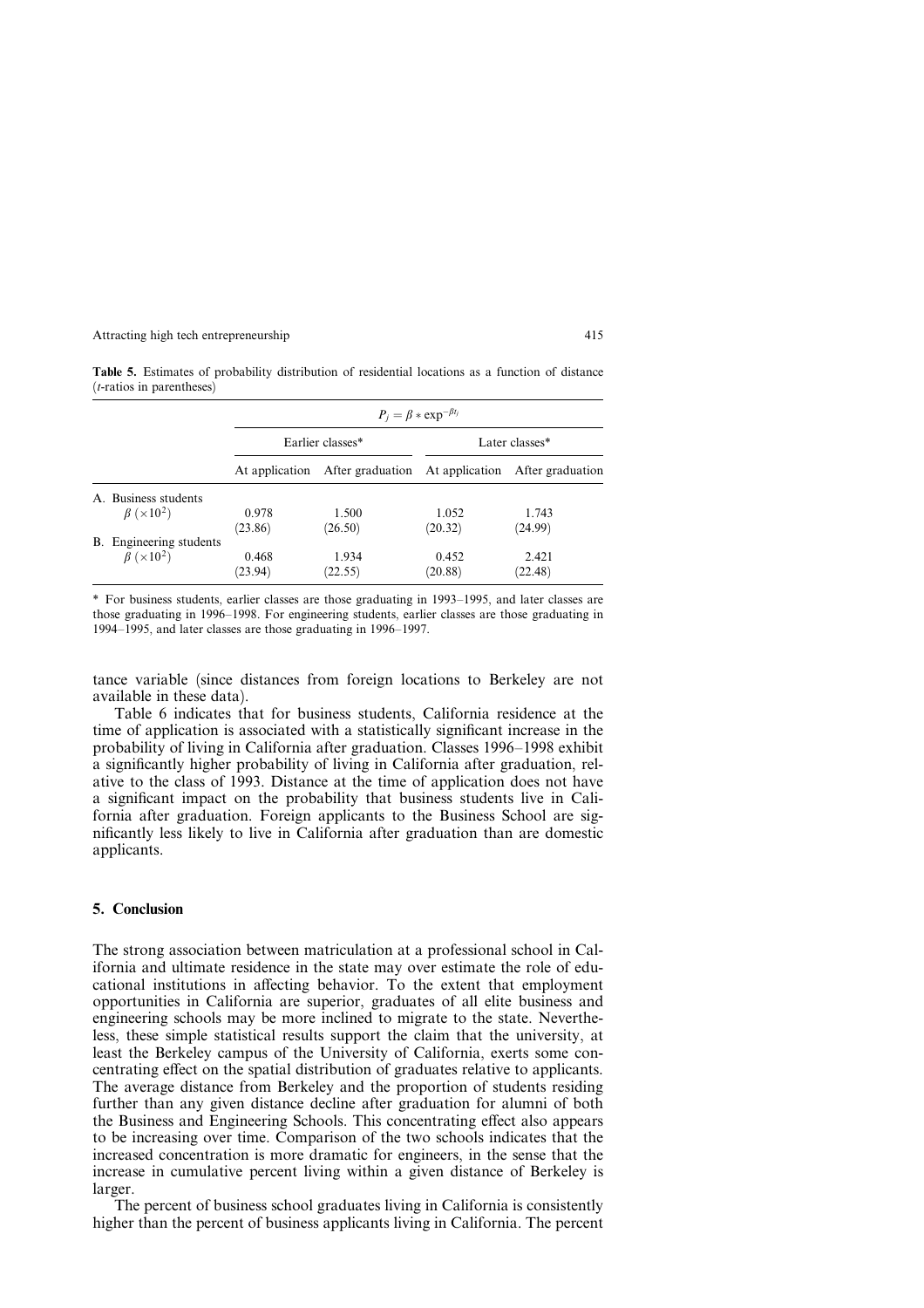

Fig. 3a. Density of applicants and graduates as a function of distance, Haas School of Business; b Density of applicants and graduates as a function of distance, Haas School of Business

of engineering graduates living in California also increases, relative to applicants, for the early graduating classes. For the last two classes, however, the percent living in California was higher among applicants.3

The results are suggestive of the benefits to the state which accrue because the university attracts students from out of state who then reside in California after graduation. These alumni who would otherwise live elsewhere have high incomes. Table 7 reports one such comparison, based on national data from the Current Population Survey (CPS). As the table suggests, the earnings of U.S. workers aged 25–34 years with masters degrees averaged about \$46,000 in 1998, increasing to almost \$68,000 for ages 55–64. At a five percent real interest rate, the present value of the lifetime earnings of a 25 year old with a masters degree is about \$994,000. Thus, each out-of-state masters degree applicant with this potential earnings profile would increase state domestic product by almost a million dollars. The multiplier effects upon the regional

<sup>&</sup>lt;sup>3</sup> In other statistical results, not reported, we find that conditioning on out-of-state application does not change the results for business students, but does yield a contrast between out-of-state engineering applicants and engineering students as a whole. Specifically, the probability of California residence after graduation does not increase with distance at time of application for outof-state engineering applicants. Also, graduating class does not have a significant effect for outof-state applicants.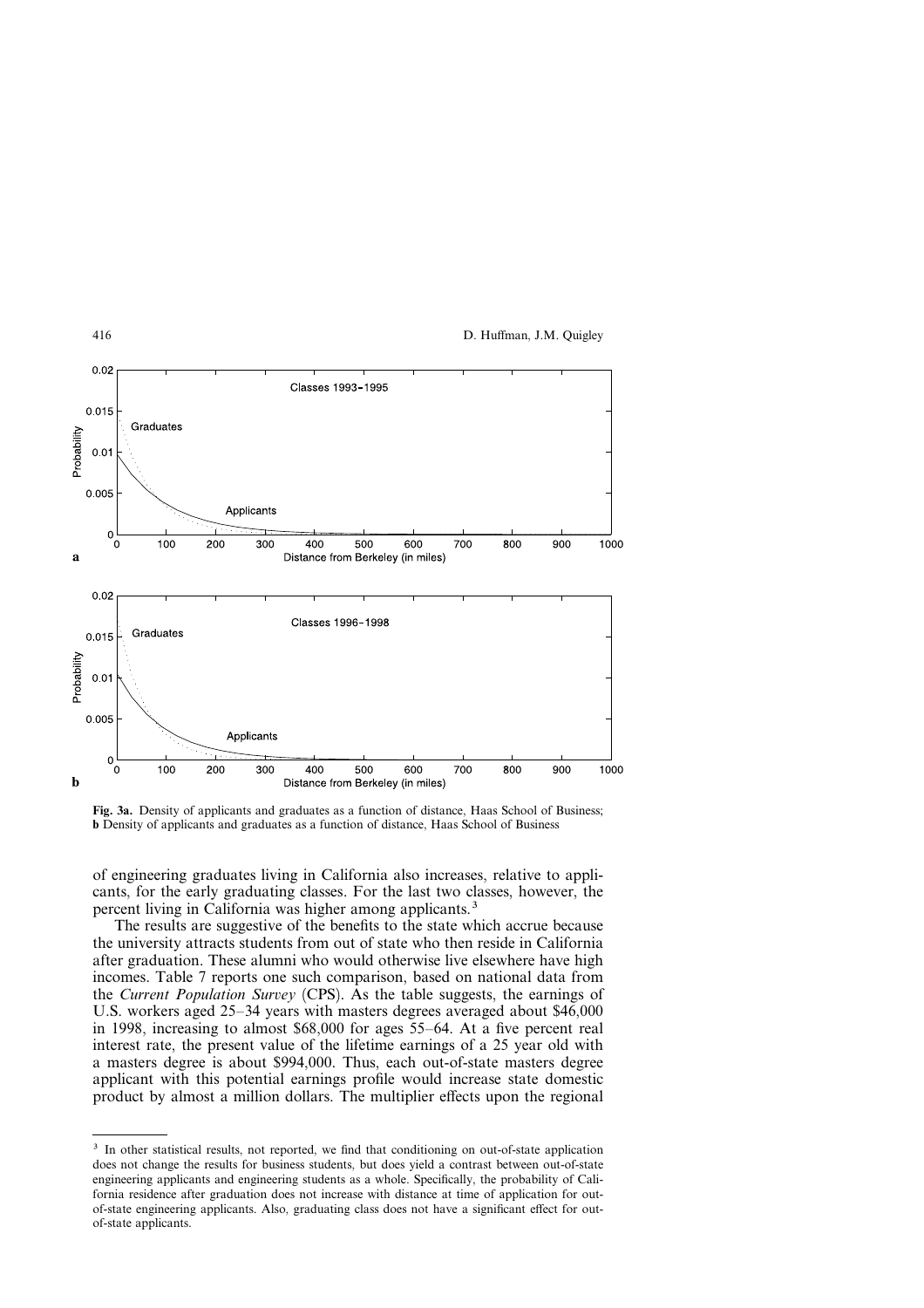

Fig. 4a. Density of applicants and graduates as a function of distance, College of Engineering; b Density of applicants and graduates as a function of distance, College of Engineering

economy might increase the impact of this induced immigration to California to \$1.5M or more in state output.

Of real importance to the state government, of course, are the implications of this increase in output for state tax revenues. At a tax rate of ten percent, the present value of the tax liabilities of the average masters graduate are on the order of \$94,000. If the indirect stimulus to the California economy is considered, the effect upon tax revenues may be \$150,000 or more in present value terms.

Of course, the average salaries of Berkeley masters graduates greatly exceed the average incomes reported in the CPS. For example, the average starting salary plus bonus of 1999 MBA graduates of Berkeley's Haas School of Business is \$105,000 (Placement Report 1999).

Using the same assumptions embodied in Table 7, this starting salary suggests that the present value of state product directly attributable to a masters graduate is more than \$2.25M. Including indirect effects of this stimulus might lead to a total increase in state output of \$3.75M or more, in present value terms.

In terms of tax revenue to the state of California the effect of each out-ofstate applicant who is induced to reside in California after graduation is about \$225,000 in direct benefits and about \$375,000 in total benefits, in present value terms.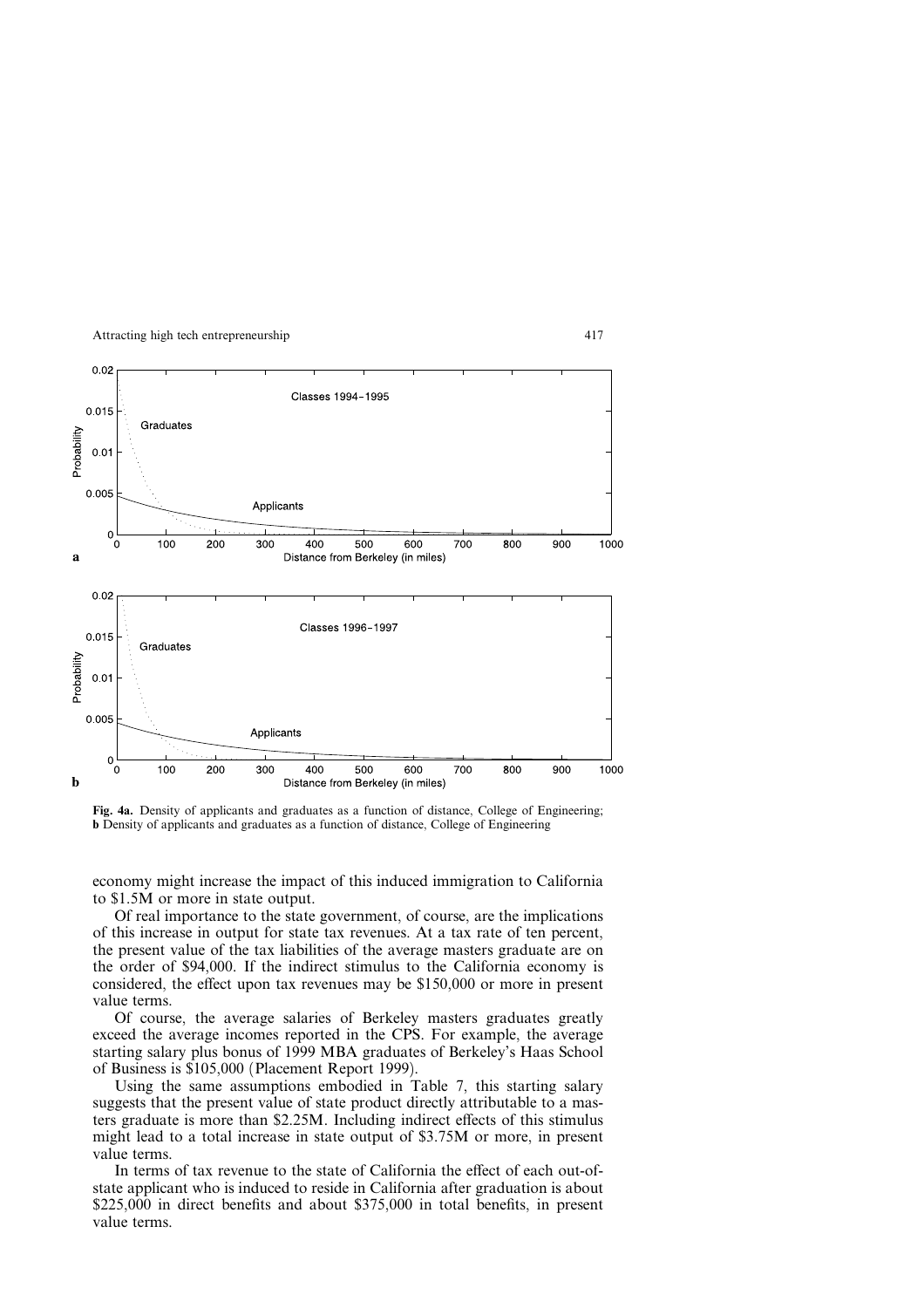

Fig. 5. Distances from Berkeley, California

| Table 6. Probability of California residence after graduation as a function of explanatory varia- |  |  |  |  |  |
|---------------------------------------------------------------------------------------------------|--|--|--|--|--|
| bles $(t$ ratios in parentheses)                                                                  |  |  |  |  |  |

| Dependent variable:        | Probability of California residence after graduation |                           |                           |                          |  |  |  |
|----------------------------|------------------------------------------------------|---------------------------|---------------------------|--------------------------|--|--|--|
|                            |                                                      | Haas School of Business   | College of Engineering    |                          |  |  |  |
| Explanatory variables      | (1)                                                  | (2)                       | (3)                       | (4)                      |  |  |  |
| Intercept                  | $-2.188$<br>$(-5.12)$ **                             | $-1.503$<br>$(-4.92)$ **  | $-3.042$<br>$(-10.47)$ ** | $-1.342$<br>$(-8.49)$ ** |  |  |  |
| Lived in CA at application | 0.585<br>$(2.525)^*$                                 | 0.558<br>$(6.53)$ **      | $-0.522$<br>$(-3.372)$ ** | 0.598<br>$(7.082)$ **    |  |  |  |
| <b>Class 1994</b>          | 0.073<br>(0.608)                                     | 0.120<br>(1.141)          |                           |                          |  |  |  |
| <b>Class 1995</b>          | 0.197<br>(1.406)                                     | 0.272<br>$(2.278)*$       | 0.133<br>(1.25)           | 0.097<br>(1.055)         |  |  |  |
| <b>Class 1996</b>          | 0.488<br>$(3.089)$ **                                | 0.386<br>$(3.197)$ **     | 0.266<br>$(2.382)*$       | 0.246<br>$(2.554)$ **    |  |  |  |
| <b>Class 1997</b>          | 0.337<br>$(2.271)*$                                  | 0.341<br>$(2.769)$ **     | 0.302<br>$(2.304)^*$      | 0.366<br>$(3.214)$ **    |  |  |  |
| <b>Class 1998</b>          | 0.268<br>(1.938)                                     | 0.353<br>$(3.05)$ **      |                           |                          |  |  |  |
| Distance at application    | 0.000<br>(0.141)                                     |                           | 0.001<br>$(8.243)$ **     |                          |  |  |  |
| Foreign applicant          |                                                      | $-0.772$<br>$(-8.579)$ ** |                           | 0.051<br>(0.486)         |  |  |  |
| Chi-squared                | 752.16                                               | 6.73                      | 822.24                    | 5.90                     |  |  |  |

\* Significant at the 5% level; \*\* Significant at the 1% level.